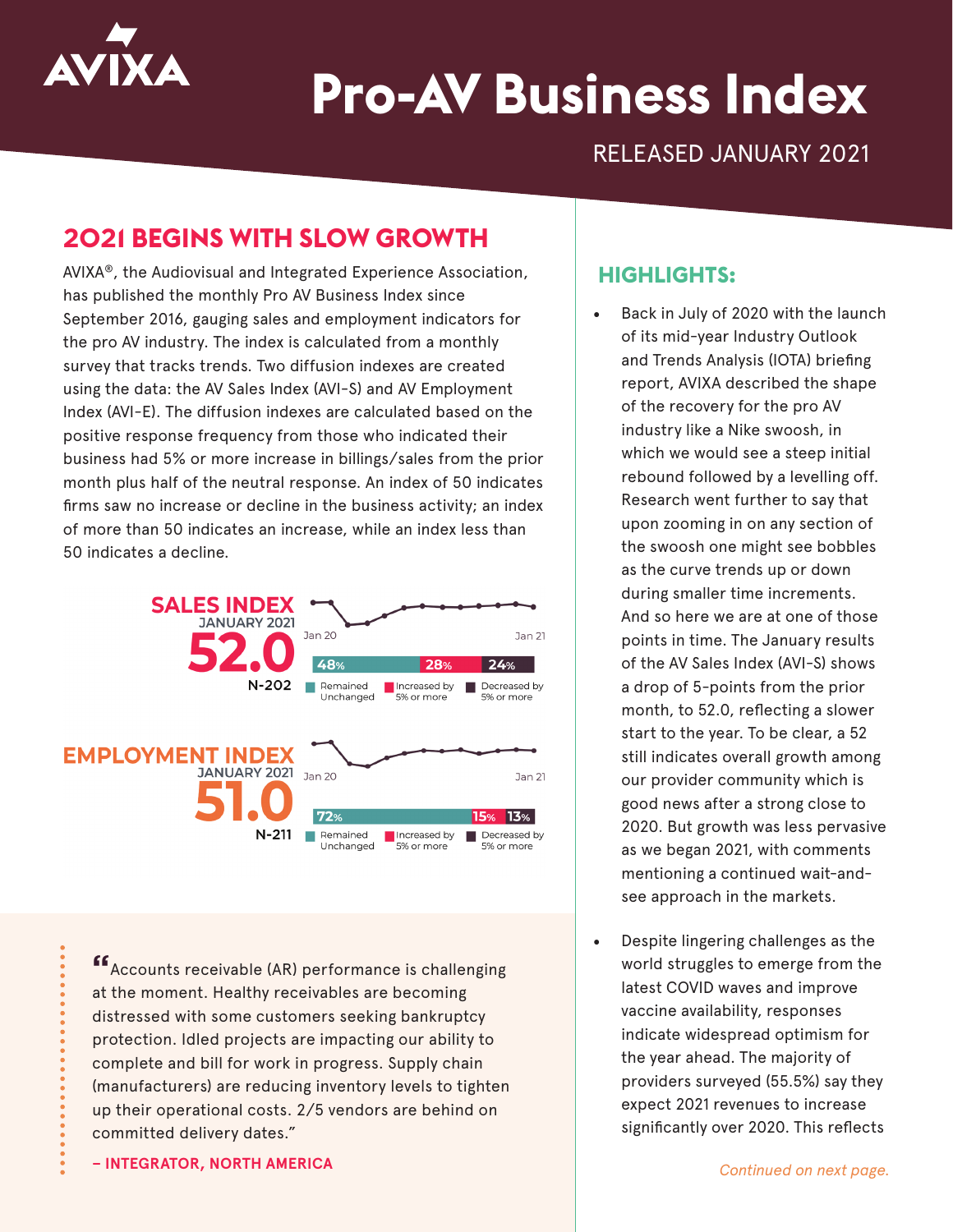

### **HIGHLIGHTS:** *(continued)*

a complete reversal of the trend shown last year in which a similar percentage reported a significant drop in revenues. Converting this new outlook into a diffusion index as we did with the December year-end outcomes generates a value of 66.8. Though not fully comparable to a monthly index value given the longer time range involved with this result, this would be an all-time high score. After a year of nearly ubiquitous declines across the industry, a corresponding year of growth is both expected and welcome.

Unlike the AVI-S, the AV Employment Index (AVI-E) held fairly steady for the month, indicating a slow but measured return of some of the AV-related work force. The January reading came in at 51.0, which is down slightly from 51.9 the month prior. Slow and steady results here are consistent with overall U.S. employment numbers which showed a modest increase of 49,000 jobs in January. Overall unemployment continues to tick downwards at a similarly slow rate, dropping to 10.1 million. This marks a deep and lasting trough to recover from, which will take some time as with previous recessionary periods. We expect pro AV to modestly improve in its employment-related metrics as well, once a meaningful and sustained return of projects ensues. In the meantime, reskilling remains the primary narrative within many AV workforces.

## **INTERNATIONAL OUTLOOK**

January showed a reversal of trends between the International and North American Index results.<sup>2</sup> Instead of leading as it had for the past 3 months, the international AVI-S has slipped behind, dropping from a rolling average of 54.2 to 52.7. Meanwhile North America's average rose from 53.2 to 55.6. Both still reflect growth, pointing to continuing recovery in the various regions. The shift may be a temporary phenomenon related to the timing of project resumption or budget allocation and so is merely worth of note as we follow the results going forward.



*Global regional indexes are three-month moving averages (based on prior, forward and current months) due to relative small ample size.*

**"**We appear to have somewhat successfully re-tooled our offerings to stay active. This has led to a few new positions being created to bring in the skill sets needed to fulfill this new work; unfortunately, a few vacant positions aren't being filled, so our current employment is going to end up flat when it all shakes out. As we respond to new lines of work, we have experienced an increase in churn in our business development side, and a lower percentage of closed proposals"

**– PROVIDER, NORTH AMERICA**

1 International regions include Europe, Latin America, Middle East/Africa, Asia-Pacific

2 Due to the small sample, the North American and International indexes are based on a 3-month moving average. January 2021 index is preliminary, based on the average of December 2020 and January 2021 and will be final with February 2021 data in the next report.